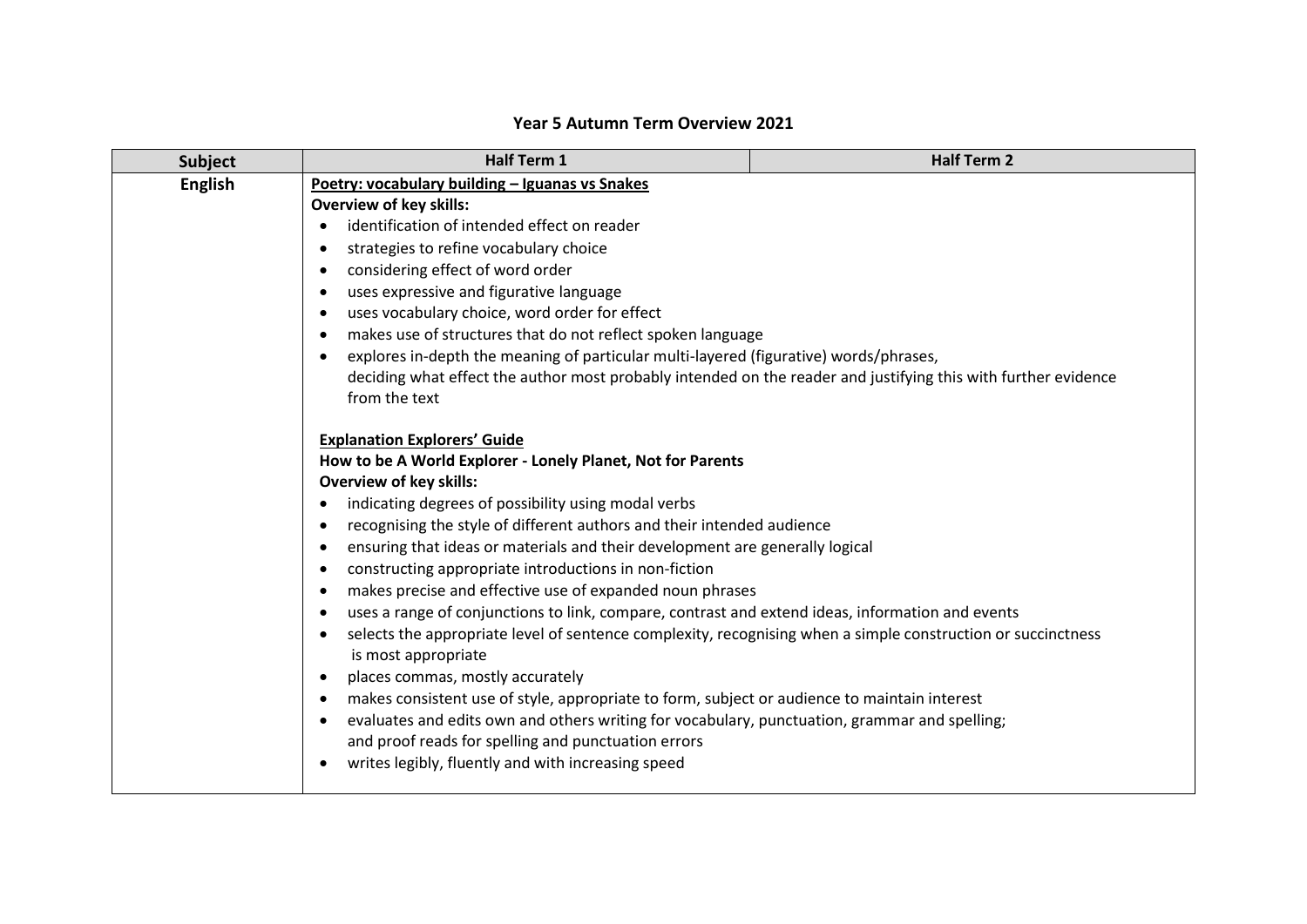| evaluates and edits own and others writing for vocabulary, punctuation, grammar and spelling and proof reads for |
|------------------------------------------------------------------------------------------------------------------|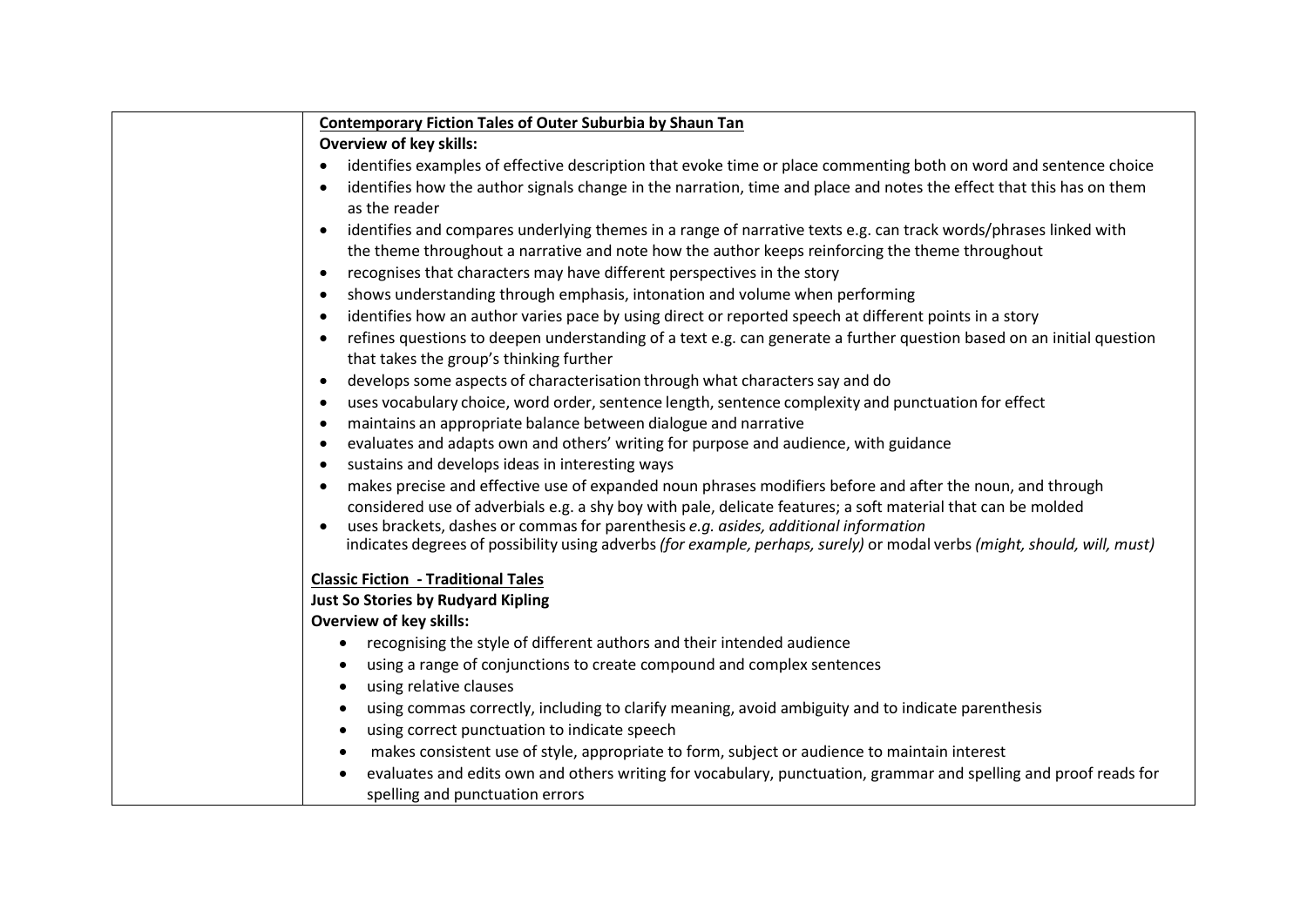|                    | writes legibly, fluently and with increasing speed                                                                                                                                                                                                                                                                                                                                                                                                                                                                                                                                                                                                                                                                                                                                                                                                                                                                                                                                                                                     |                                                                                                                                                                                                                                                                                                                                                                                                                                                                                                                                                                                                                                                                                                                                                                                                                                                                                                                                                                                |
|--------------------|----------------------------------------------------------------------------------------------------------------------------------------------------------------------------------------------------------------------------------------------------------------------------------------------------------------------------------------------------------------------------------------------------------------------------------------------------------------------------------------------------------------------------------------------------------------------------------------------------------------------------------------------------------------------------------------------------------------------------------------------------------------------------------------------------------------------------------------------------------------------------------------------------------------------------------------------------------------------------------------------------------------------------------------|--------------------------------------------------------------------------------------------------------------------------------------------------------------------------------------------------------------------------------------------------------------------------------------------------------------------------------------------------------------------------------------------------------------------------------------------------------------------------------------------------------------------------------------------------------------------------------------------------------------------------------------------------------------------------------------------------------------------------------------------------------------------------------------------------------------------------------------------------------------------------------------------------------------------------------------------------------------------------------|
|                    | <b>Spelling</b><br>Weekly spellings will be taught and tested that link to phonics and the National Curriculum spelling list for year 5.                                                                                                                                                                                                                                                                                                                                                                                                                                                                                                                                                                                                                                                                                                                                                                                                                                                                                               |                                                                                                                                                                                                                                                                                                                                                                                                                                                                                                                                                                                                                                                                                                                                                                                                                                                                                                                                                                                |
|                    | <b>Guided reading</b>                                                                                                                                                                                                                                                                                                                                                                                                                                                                                                                                                                                                                                                                                                                                                                                                                                                                                                                                                                                                                  |                                                                                                                                                                                                                                                                                                                                                                                                                                                                                                                                                                                                                                                                                                                                                                                                                                                                                                                                                                                |
| <b>Mathematics</b> | Children will tackle a range of genres to suit their reading ability.<br>In Maths, children will practise skills to enhance their mental<br>fluency and understanding of number. This will include<br>improving their understanding of key concepts in<br>mathematics such as place value, and skills for learning<br>including being able to quickly recall number bonds and times<br>table facts.<br><b>Key Skills</b><br><b>Place Value</b><br>Place Value and Rounding of Large Numbers up to<br>$\bullet$<br>one million<br>Compare and order numbers to one million<br>$\bullet$<br>Counting in powers of ten<br><b>Interpreting Negative Numbers</b><br>Roman numerals to one thousand<br><b>Addition and Subtraction</b><br>Add 2 four digit numbers with up to more than one<br>exchange<br>Add whole numbers with more than 4 digits (column<br>method)<br>Subtract 2 four digit numbers with up to more than<br>$\bullet$<br>one exchange<br>Subtract whole numbers with more than 4 digits<br>$\bullet$<br>(column method) | The children will continue to consolidate and extend their<br>knowledge and recall of mathematical concepts such as place<br>value and times tables facts. In addition, they will have<br>regular opportunities to practise their reasoning and problem<br>solving skills by answering questions that consider maths in<br>context.<br><b>Key Skills</b><br><b>Statistics</b><br>Interpret charts<br>٠<br>Comparison, sum, difference<br>٠<br>Read, interpret and draw line graphs<br>$\bullet$<br>Two way tables<br>$\bullet$<br>Time tables<br>$\bullet$<br><b>Multiplication and Division</b><br>Multiples and factor<br>$\bullet$<br>Common multiples and prime numbers<br>$\bullet$<br>Squared and cubed numbers<br>$\bullet$<br>Multiplying by 10, 100, and 1,000<br>$\bullet$<br>Dividing by 10, 100, and 1,000<br>$\bullet$<br>Multiples of 10, 100, and 1,000<br><b>Perimeter and Area</b><br>Measure and calculate perimeter<br>$\bullet$<br>Area of rectangles<br>٠ |
|                    | Round to estimate and approximate<br>Inverse operation (addition and subtraction)                                                                                                                                                                                                                                                                                                                                                                                                                                                                                                                                                                                                                                                                                                                                                                                                                                                                                                                                                      | Area of compound shapes and irregular shapes                                                                                                                                                                                                                                                                                                                                                                                                                                                                                                                                                                                                                                                                                                                                                                                                                                                                                                                                   |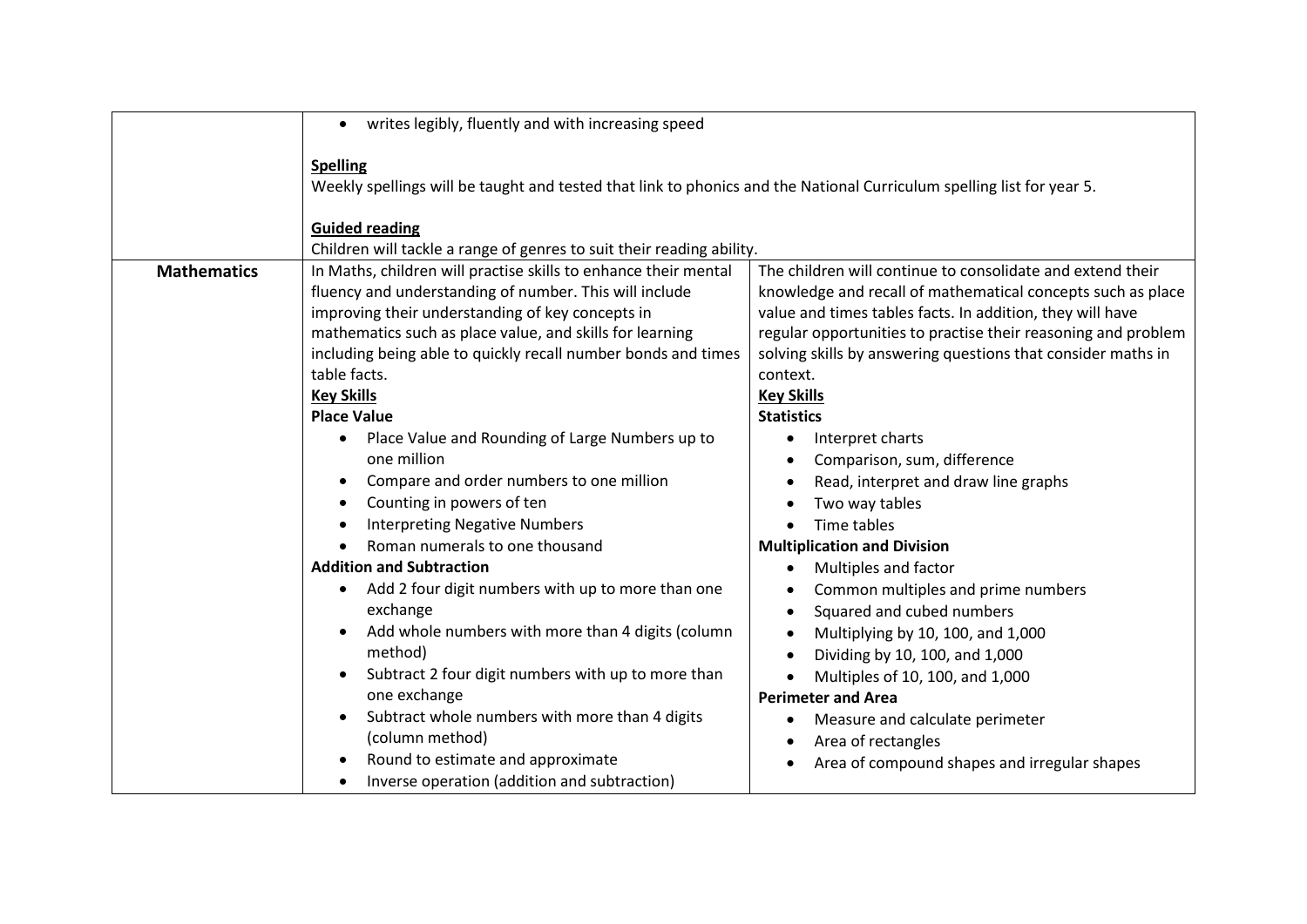|                  | Multistep addition and subtraction problems<br>$\bullet$                                                                                                                                                                                                                                                                                                                                                                                                                                                                                                                                                     |                                                                                                                                                                                                                                                                                                                                                                                                                                                                                                                                                                                                                                                                                                                    |
|------------------|--------------------------------------------------------------------------------------------------------------------------------------------------------------------------------------------------------------------------------------------------------------------------------------------------------------------------------------------------------------------------------------------------------------------------------------------------------------------------------------------------------------------------------------------------------------------------------------------------------------|--------------------------------------------------------------------------------------------------------------------------------------------------------------------------------------------------------------------------------------------------------------------------------------------------------------------------------------------------------------------------------------------------------------------------------------------------------------------------------------------------------------------------------------------------------------------------------------------------------------------------------------------------------------------------------------------------------------------|
| <b>Science</b>   | <b>Earth and Space</b><br>During this unit, the children will find out fascinating facts<br>about the Sun, Moon & Earth and develop an understanding<br>of day and night, the four seasons and the phases of the<br>moon.<br><b>Key Learning</b><br>Describe the movement of the Earth and other planets,<br>relative to the Sun in the solar system<br>Describe the movement of the Moon relative to the Earth<br>Describe the Sun, Earth and Moon as approximately<br>Spherical bodies<br>Use the idea of the Earth's rotation to explain day and<br>night and the apparent movement of the Sun across the | <b>Forces</b><br>In science, the children will find out about gravity, air<br>resistance, water resistance and friction. They will develop<br>their understanding of balanced and unbalanced forces and<br>their effects and investigate how mechanisms, like levers,<br>pulleys and gears help us to use smaller forces.<br><b>Key Learning</b><br>Explain that unsupported objects fall towards the Earth<br>$\bullet$<br>because of the force of gravity acting between the Earth<br>and the falling object<br>Identify the effects of air resistance, water resistance and<br>$\bullet$<br>friction, that act between moving surfaces<br>Recognise that some mechanisms including levers, pulleys<br>$\bullet$ |
| <b>Computing</b> | sky<br><b>Spreadsheets</b>                                                                                                                                                                                                                                                                                                                                                                                                                                                                                                                                                                                   | and gears allow a smaller force to have a greater effect<br>Coding                                                                                                                                                                                                                                                                                                                                                                                                                                                                                                                                                                                                                                                 |
|                  | During this unit, the children will be introduced to<br>spreadsheets. Initially, they will learn how to navigate around<br>a spreadsheet before using a spreadsheet to model a real-life<br>situation. With links to mathematics, they will then learn how<br>to create formulae to convert measurements and explore<br>how to use a series of data to create a line graph. To<br>complete this unit, they will create a spreadsheet to plan an<br>event.                                                                                                                                                    | <b>Key Skills</b><br>To know that coding is how computer programs are<br>$\bullet$<br>created<br>Create a program with an object that repeats actions<br>indefinitely using timers and repeat commands<br>Create a program that responds to the 'if' command or<br>the 'if/else' command<br>Use selection within a program<br>$\bullet$<br>Use a variable in a program<br>To understand the design, code, execute, refine process<br>Create a program that controls or simulates a physical<br>system                                                                                                                                                                                                              |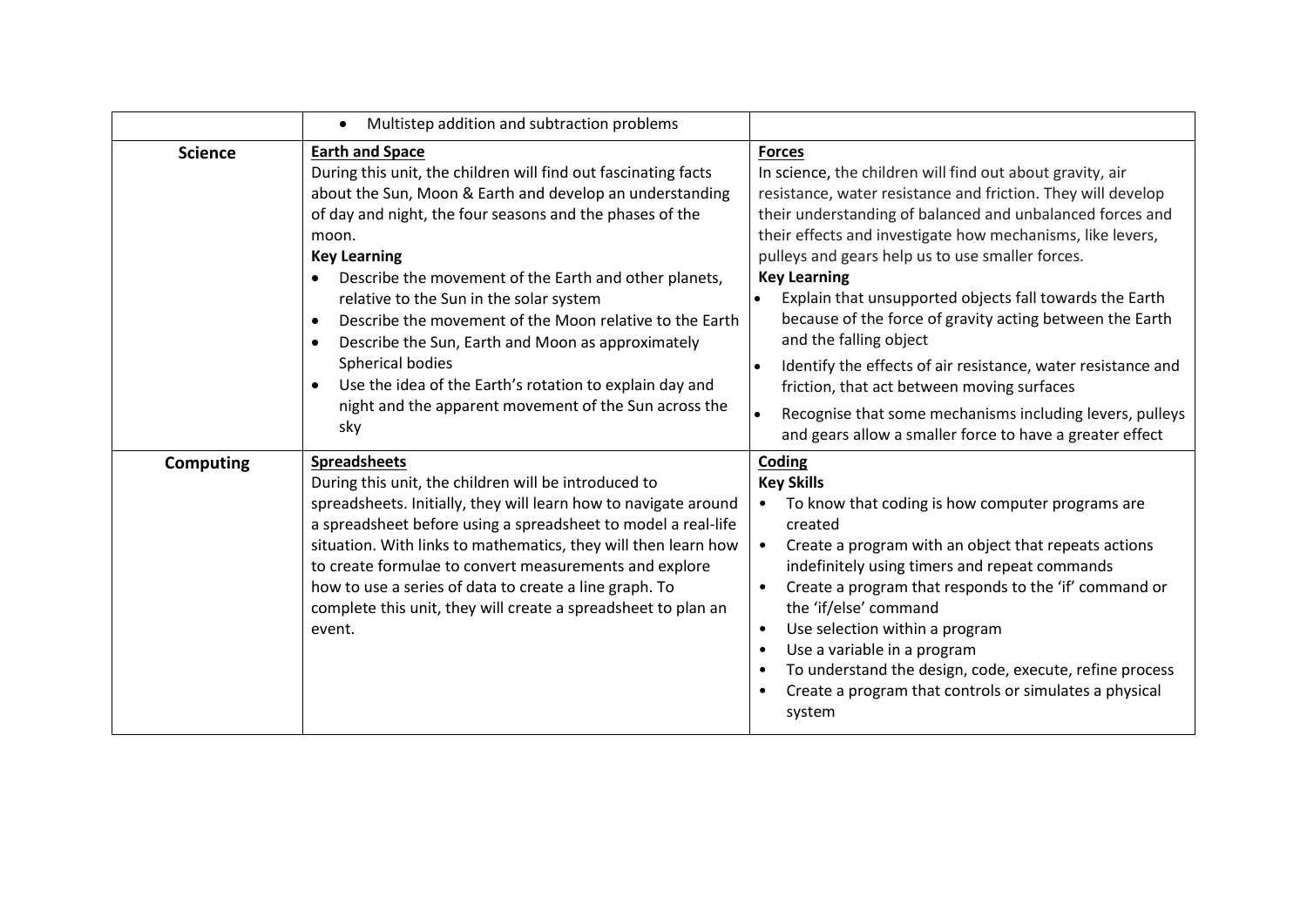|                             | <b>Online Safety</b>                                                                                                           |                                                                   |
|-----------------------------|--------------------------------------------------------------------------------------------------------------------------------|-------------------------------------------------------------------|
|                             | Throughout computing lessons, the children will discuss essential Online-Safety rules and learn to use technology safely,      |                                                                   |
|                             | respectfully and responsibly, recognising acceptable/unacceptable behaviour and identifying a range of ways to report          |                                                                   |
|                             | concerns about content and contact.                                                                                            |                                                                   |
| <b>PSHE</b>                 | <b>Relationships</b>                                                                                                           |                                                                   |
|                             | Families and Friendships: Managing Friendships and Peer Influence.                                                             |                                                                   |
|                             | Safe Relationships: Physical Contact and Feeling Safe.                                                                         |                                                                   |
|                             | Respecting Ourselves and Others: Responding respectfully to a wide range of people; recognising prejudice and                  |                                                                   |
|                             | discrimination.                                                                                                                |                                                                   |
| <b>History or Geography</b> | <b>History: The Maya Civilisation</b>                                                                                          | <b>Geography: Changes in our Local Environment</b>                |
|                             | During history, the children will learn about the achievements                                                                 | In this unit, the children will find out about the regions of the |
|                             | of the Maya civilisation. They will begin by locating the Maya                                                                 | UK, discovering how some of these areas have changed over         |
|                             | civilisation on a map and ordering a timeline. They will                                                                       | time. The children will research how specific areas of the UK     |
|                             | examine primary sources left behind by the Maya, including                                                                     | have been affected by change, before conducting a fieldwork       |
|                             | buildings/monuments, and investigate social order, the                                                                         | activity on their own area, writing a magazine article and        |
|                             | justice system and learn about Maya homes and cities. They                                                                     | working towards the Big Finish.                                   |
|                             | will explore aspects of Maya culture: the games they played,                                                                   |                                                                   |
|                             | the stories they told, food, art, writing, trade, the calendar                                                                 |                                                                   |
|                             | system, mathematics, science, and religious rituals. Finally,                                                                  |                                                                   |
|                             | the children will investigate the mystery behind the collapse                                                                  |                                                                   |
|                             | of the ancient Maya civilisation.                                                                                              |                                                                   |
| <b>RE</b>                   | <b>Christianity and Judaism - Rules for living</b>                                                                             |                                                                   |
| <b>Taught by Mrs. Orton</b> | This term, the children will continue to explore Christianity in increasing depth, as well as being introduced to Judaism as   |                                                                   |
|                             | another principle Religion. We will begin through exploring key symbols and artefacts and considering how these express        |                                                                   |
|                             | meaning to followers. The children will then explore the shared history and key differences between the two faiths, for        |                                                                   |
|                             | example by reflecting on The Ten Commandments as well as significant Christian and Jewish prayers and how these influence      |                                                                   |
|                             | the lives of Christians and Jews around the world today. The children will also learn about The Torah Scroll and The Laws from |                                                                   |
|                             | Deuteronomy regarding eating Kosher food. In the second half term, we will explore stories and practices relating to           |                                                                   |
|                             | Hanukkah (Judaism), Advent and Christmas (Christianity). The unit will conclude with the children being challenged to          |                                                                   |
|                             | consider a fundamental difference between these faiths, through the exploration of Bible scriptures relating to the            |                                                                   |
|                             | ultimate/big question 'Was Jesus the Messiah?'                                                                                 |                                                                   |
| Art or DT                   | <b>Shape and Form in Abstract Art</b>                                                                                          | <b>D&amp;T: Shell Structures</b>                                  |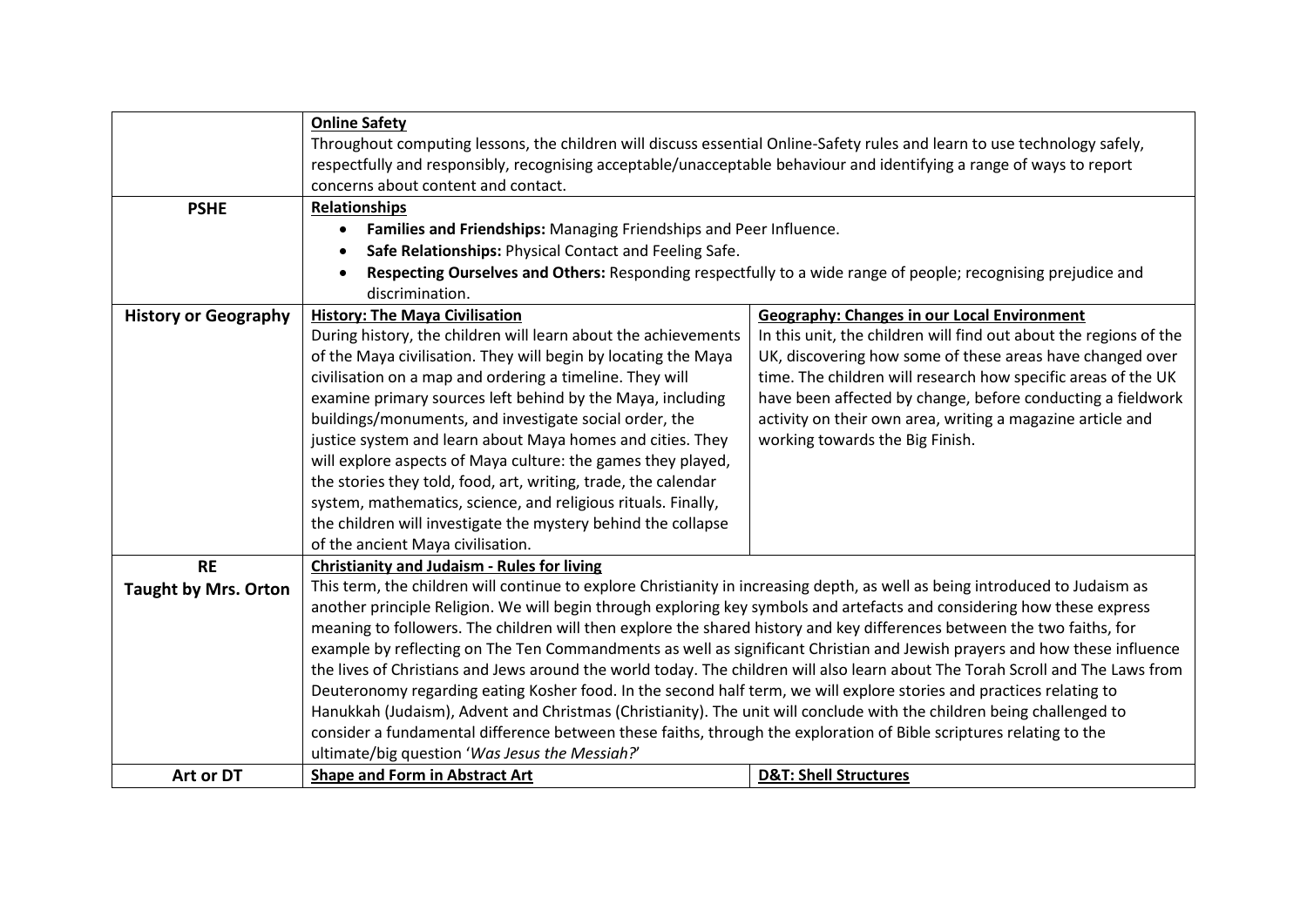|                                             | The children will gain an understanding of abstract art in 2D<br>and 3D, using Bridget Riley from the 'Op' Art Movement and<br>Barbara Hepworth's abstract sculpture, whilst creating sketch<br>books to record observations and use them to review and<br>revisit ideas. They will be given the opportunity to improve<br>their mastery of art and design techniques including: drawing,<br>painting, printing and sculpture; and develop their control of<br>a range of materials including: pencil and pen, acrylic paint,<br>computer graphics programs, charcoal and chalk, sculpture                                                                                                                                                                   | Linking to our history topic of the Maya civilisation, the<br>children will research the types of food eaten by the Mayan<br>people, and in particular, they will learn about the<br>significance of corn and chocolate in their diet. The children<br>will have the opportunity to follow recipes to make their own<br>versions of Maya corn tortillas and hot chocolate.                                                                                                                                                                                                                                                                                                                                                  |
|---------------------------------------------|--------------------------------------------------------------------------------------------------------------------------------------------------------------------------------------------------------------------------------------------------------------------------------------------------------------------------------------------------------------------------------------------------------------------------------------------------------------------------------------------------------------------------------------------------------------------------------------------------------------------------------------------------------------------------------------------------------------------------------------------------------------|-----------------------------------------------------------------------------------------------------------------------------------------------------------------------------------------------------------------------------------------------------------------------------------------------------------------------------------------------------------------------------------------------------------------------------------------------------------------------------------------------------------------------------------------------------------------------------------------------------------------------------------------------------------------------------------------------------------------------------|
|                                             | tools paper and string.                                                                                                                                                                                                                                                                                                                                                                                                                                                                                                                                                                                                                                                                                                                                      |                                                                                                                                                                                                                                                                                                                                                                                                                                                                                                                                                                                                                                                                                                                             |
| <b>Music</b><br><b>Taught by Mrs. Orton</b> | <b>Music Express Unit: Solar System - Listening</b><br>In the second half term, we will embark on a musical journey<br>through the solar system, exploring how our universe<br>inspired composers including Debussy, Holst and George<br>Crumb. We will listen to and analyse music using musical<br>vocabulary, relate sound sequences to images and interpret<br>images to create descriptive sound sequences. The children<br>will then explore tone, texture and rhythm, before learning a<br>melodic ostinato using staff notation and creating and<br>presenting a performance with expression and attention to<br>tone and phrasing.                                                                                                                  | <b>Music Express Unit: Our Community - Performance</b><br>During the first half of the Autumn Term, the children will<br>learn a song as the basis for looking at changes through time.<br>They will then be given opportunities to compose and<br>perform music inspired by their local community, past and<br>present. The children will develop their understanding of<br>metre through singing and playing instruments, before<br>conducting a metre of four and then conducting metres of<br>two and three. They will gain experience of developing<br>accompaniments using ostinato and invented or improvised<br>rhythms, before rehearsing for and developing a<br>performance with an awareness of their audience. |
| <b>PE</b><br><b>Taught by Mr. Wylie</b>     | <b>Cricket</b><br>The children will start the school year with six weeks of highly qualified cricket coaching through 'Chance to Shine'. We will be<br>developing and exploring the children's skills of throwing and catching, fielding, bowling and batting, and then linking all the<br>skills into matches. Children will also explore different tactics in cricket and apply them to game scenarios. They will also be<br>introduced to umpiring and scoring.<br><b>Football</b><br>Within football, the children will refine their dribbling skills, focus of turning, refine passing and receiving, develop passing<br>and dribbling to create space and introduce shooting. They will then develop their skills through games and matches.<br>Hockey |                                                                                                                                                                                                                                                                                                                                                                                                                                                                                                                                                                                                                                                                                                                             |